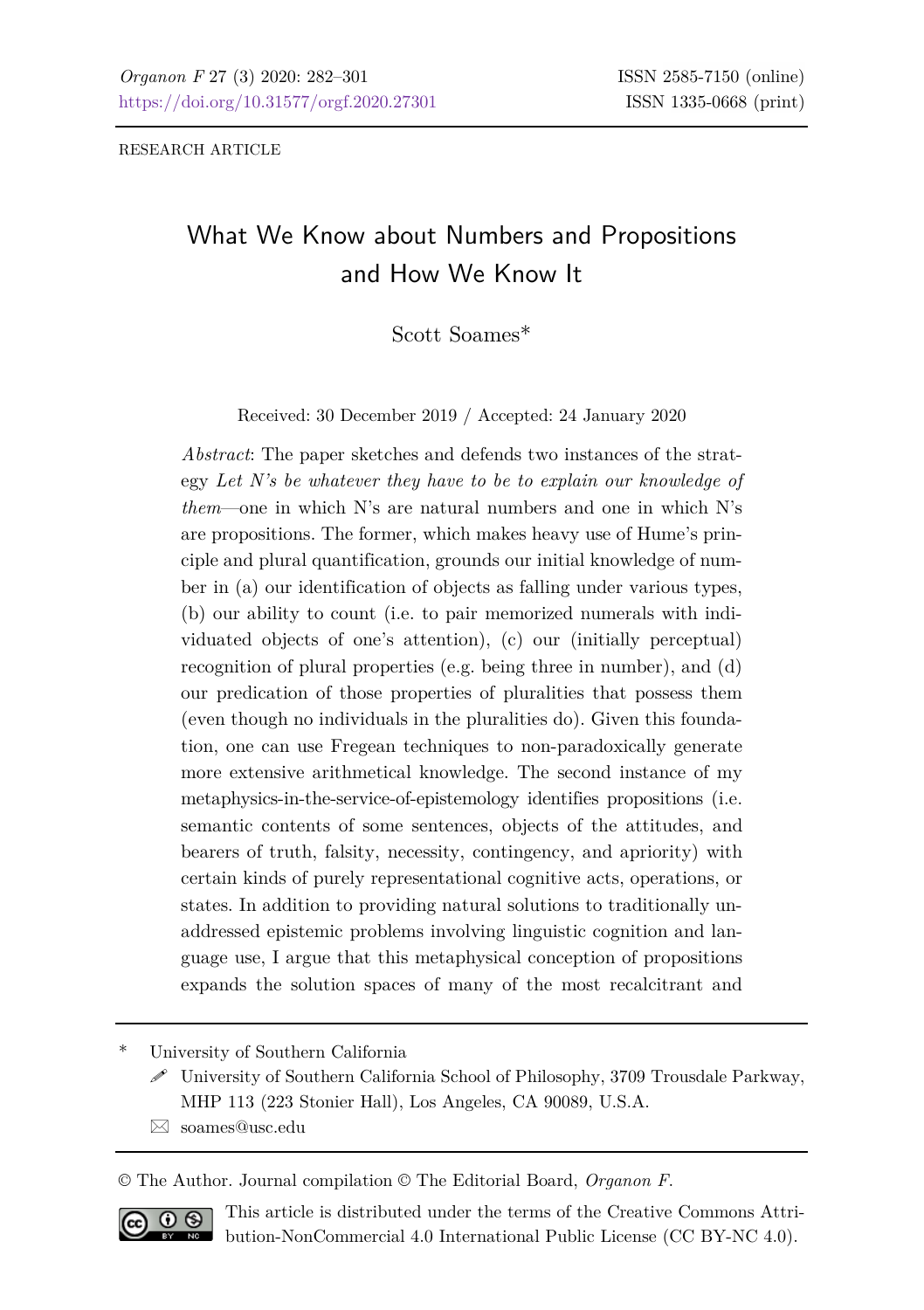long-standing problems in natural-language semantics and the philosophy of language.

*Keywords*: Arithmetic; cognition; knowledge; natural numbers; plural properties; plural quantification; propositional attitudes; propositions; representation; semantics.

All of us know a lot about propositions and numbers. We know that *belief*, *assertion*, and *knowledge* relate agents to *what they believe*, *assert*, *or know*—i.e. to propositions. Since what is believed or asserted can be true or false, we know that propositions are bearers of truth value, some are necessarily true, or false, while others are only contingently so. We also know they are asserted by uttering sentences. We know that natural numbers are the subject matter of arithmetic, which we learn as children. Our knowledge of propositions and numbers is commonplace. But it is also mysterious. We are philosophically in the dark about what they are. If asked *Which entity is the number 3? or the proposition that the sun is a star*? centuries of philosophical investigation haven't helped much. We ought to be able to do better.

I begin with a puzzlement our knowledge of numbers generates that isn't generated by our perceptual knowledge of trees. Aside from attempts to explain why there is no basis for radical skepticism about knowledge of the external world, philosophers haven't been overly perplexed by the fact that we know there are trees. But unlike trees, which we can see, philosophers generally agree that we can't see natural numbers. Although I know of one philosopher who has suggested that we can see certain sets, *the members of which can be seen*, I am not aware of any who have held that we can see numbers.[1](#page-1-0) Even if we can see some sets, the usual set-theoretic conceptions of natural numbers don't encourage the idea that we can perceive them.

<span id="page-1-0"></span><sup>1</sup> After usefully reviewing the psychological literature on (physical) object perception, Maddy (1980) argues (i) that some perceptual beliefs, e.g. *that there are 3 eggs left in the carton*, are numerical in nature and (ii) that in her example the set containing the eggs is a constituent of the belief (which is judged to be 3-membered). Although I agree with (i), I will argue that our knowledge of natural numbers is better explained in another way.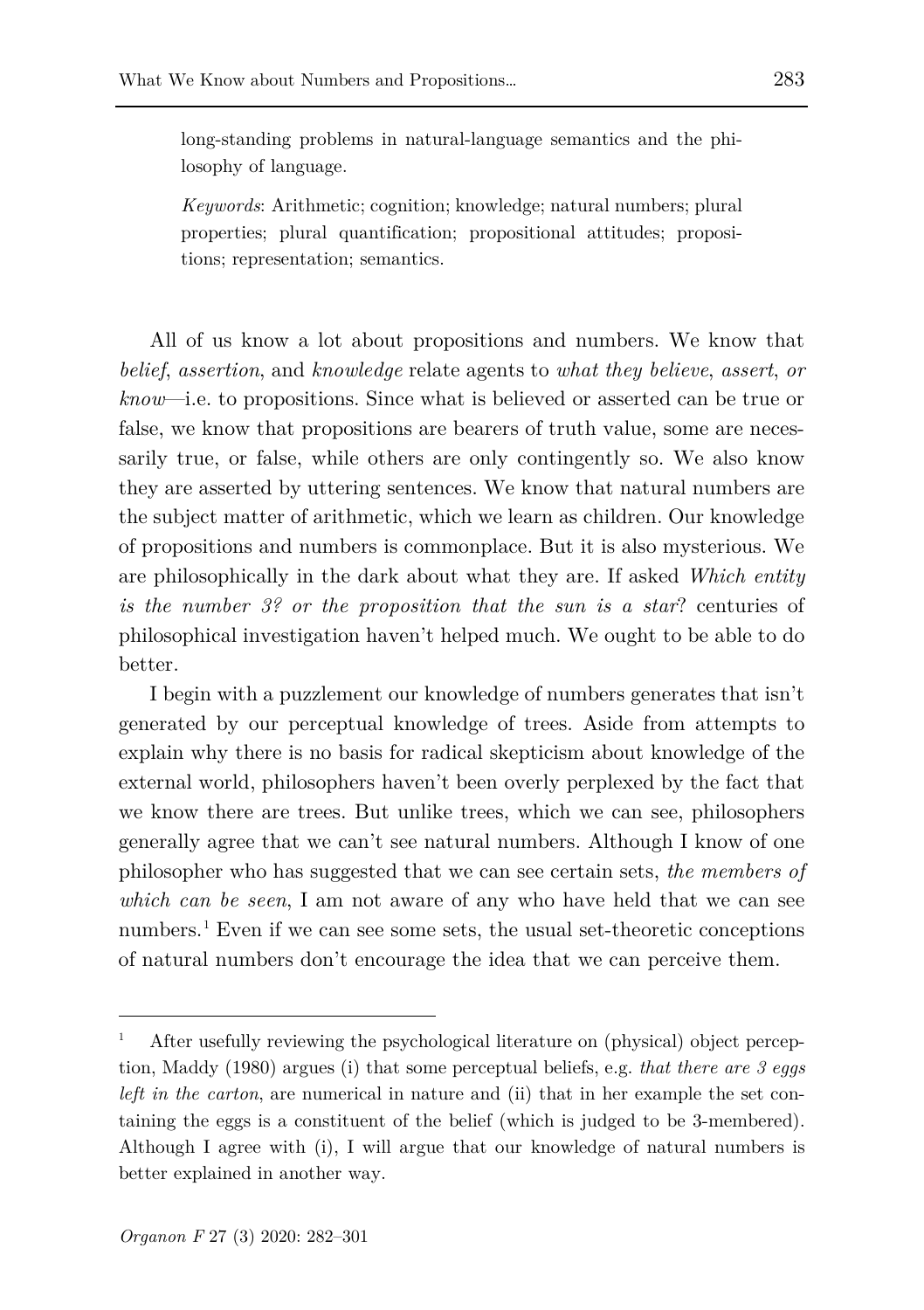Frege's idea, that we can find out what numbers are by finding out what best explains our knowledge of them, is compelling. In sections 58 and 60 of *The Foundations of Arithmetic*, he says that nothing we can picture or imagine seems to be an apt candidate for being the number 4. But he isn't deterred. Although we can, in his words, *form no idea of the content of a number term*, he insists that this no reason for denying that it has a content (see section 58 of Frege [1884] 1950). Rather than considering the term in isolation, we should, he thinks, ask what it contributes to meaningful sentences containing it. We must "*Always* [he says] *keep before our eyes a complete proposition [*sentence*]*. *Only in a proposition* [sentence] *have the words really a meaning*" (Frege [1884] 1950, section 60, p. 71). This is his "context principle," to which we can add the related principle: *Natural numbers are whatever they have to be in order to explain our knowledge of them*. There are many sentences containing numerical terms that express propositions we know. The strategy for finding out what natural numbers are is to investigate which assignments of meanings and referents to these terms best advance our ability to explain our knowledge of the truth of the propositions expressed by numerical sentences.

By 'our knowledge', I mean everyone's knowledge—children who know only a little, adults who know more, and number theorists who know much more. I presume this vast population shares a fair bit of common knowledge, even though some know more than others. Since no one knows all arithmetical truths—or even any collection from which all others could be validly derived—the set of arithmetical truths will outstrip all actual arithmetical knowledge. Still, we should be able to explain possible extensions of the knowledge we now have. I most want to know (i) how we achieve *any* knowledge of numbers at all, and (ii) how, with instruction, we can acquire more. In short, I am looking for a realistic starting point for a plausible account of our arithmetical knowledge.

One part of that starting point is what Frege called "Hume's Principle." It says that *the number of X's* is the same as *the number of Y's* iff the X's and Y's can be exhaustively paired off without remainder. E.g., *the number of universities* at which I have been a regular faculty member—Yale, Princeton, and USC—can be exhaustively paired off (without remainder) with the fingers I am now holding up. So, the number of *universities* at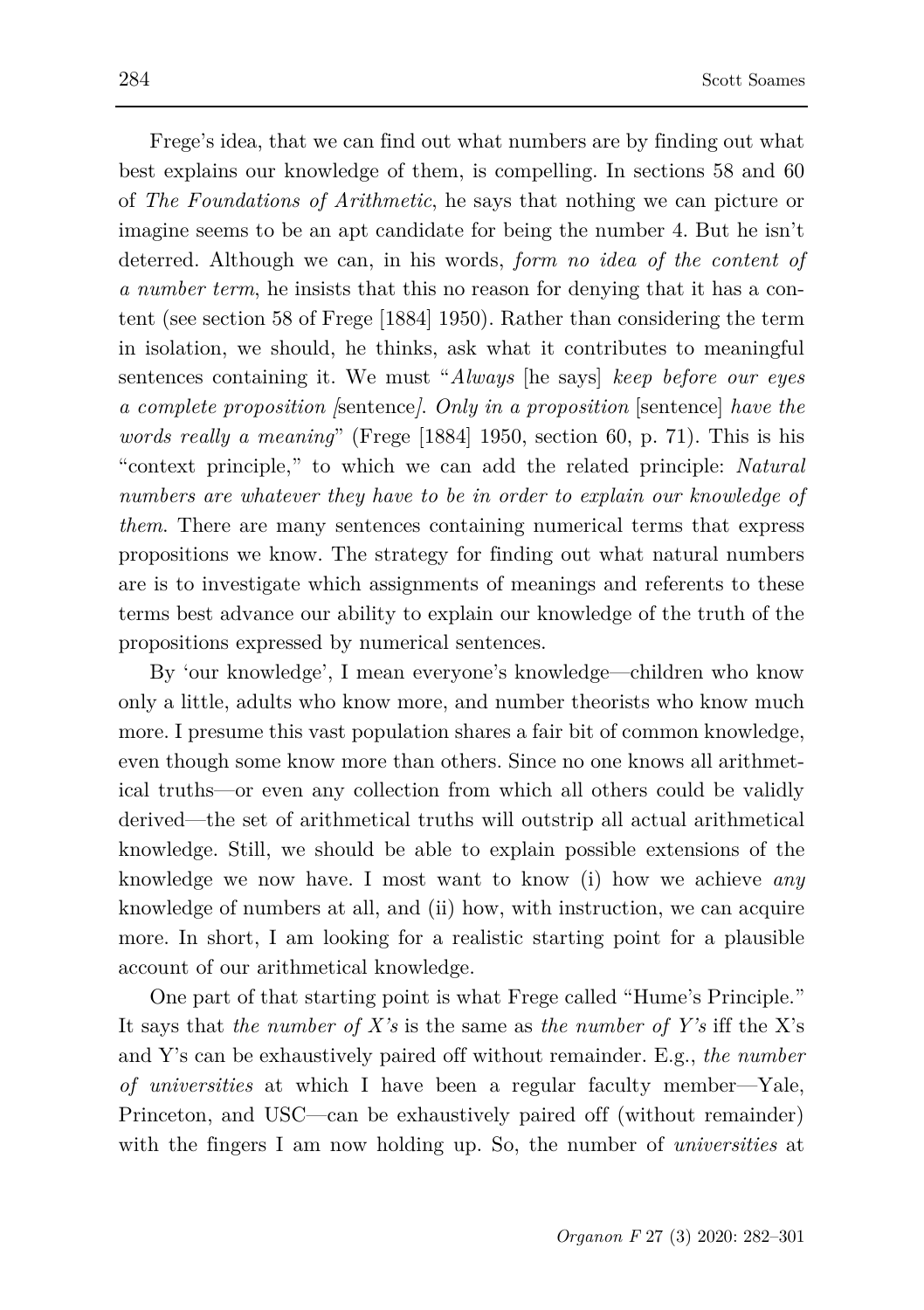which I have served is the same the number as the number of *fingers* I am holding up. Both are three (in number). What is this property, *being three (in number)*, predicated of? It's not predicated of any of my past faculty homes; neither Yale, Princeton, nor USC, is three (in number). It is not predicated of the set that contains just them; since the set is a single thing, it's not three either. Like the property *being scattered*, the property *being three* is plural. It is a property that applies, not to a *single* instance of any type of thing, but to *multiple things of a given type* considered together. My former Ph.D. students are scattered around the world, even though no one of them *is* scattered around the world, and the set containing them isn't scattered either.

With this in mind, consider the hypothesis that each natural number N greater than or equal to 2 is the plural property *being N (in number)*, and that the number 1 is a property applying to each individual thing considered on its own.[2](#page-3-0) Zero is a property that doesn't apply to anything, or things. Natural numbers are such *cardinality properties*. In the beginning, we gain knowledge of them by counting. Imagine a child inferring that I am holding up three fingers from her perceptual knowledge that x, y, and z are different fingers. Having learned to count—by memorizing a sequence of verbal numerals—she concludes that the fingers are three in number. She pairs off, without remainder, the fingers I am holding up with the words she speaks— 'one', 'two', and 'three'—thus ensuring that the fingers and the numerals "have the same number" in Frege's sense. The number they share is designated by the numeral, "three," that ends the count; it is the property *being three* which applies to these fingers.

This is the germ of an idea that combines the best of the Frege-Russell reductions with a striking, but incompletely developed insight in section 1 of Wittgenstein's *Philosophical Investigations*. The book begins with a quotation from Augustine.

When they (my elders) named some object, and accordingly moved toward something, I saw this and I grasped that the thing

<span id="page-3-0"></span><sup>2</sup> This way of thinking of natural numbers grows out of two path-breaking works, one—(Boolos 1984)—by my former teacher, and the other—chapter 4 of (Gomez Torrente 2019)—by my former student.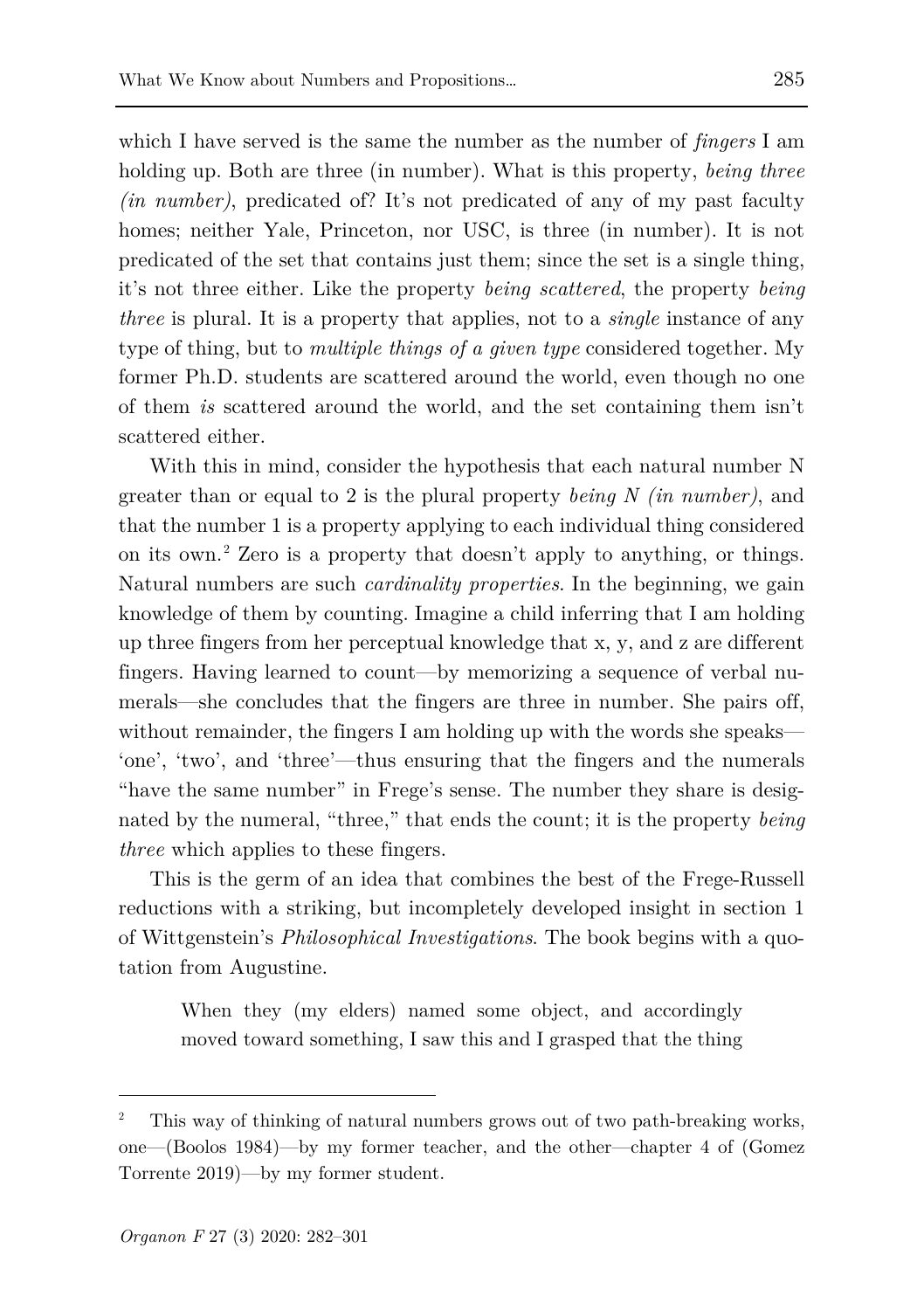was called by the sound they uttered when they meant to point it out. Their intention was shown by their bodily movements, as it were the natural language of all peoples: the expression of the face, the play of the eyes, the movement of other parts of the body, and the tone of voice, which expresses our state of mind in seeking, having, rejecting, or avoiding something. Thus, as I heard the words repeatedly used in their proper places in various sentences, I gradually learnt to understand what objects they signified. (Wittgenstein 1958, section 1)

Wittgenstein uses the passage to illustrate a general conception of language he rejects—a conception in which naming is the essence of meaning. One reason he rejects this conception involves an imagined priority in introducing words into a language, and in learning a language. *First* comes our awareness of things in the world, *then* comes our use of words to talk about them. In learning the word, we first focus on candidates for its referent. Then we converge on the single candidate that best makes sense of the sentences they use containing the name.

Having sketched the general picture he wants to reject, Wittgenstein immediately jumps to a use of language which, he thinks, doesn't conform to it. He says

Now think of the following use of language: I send someone shopping. I give him a slip marked "five red apples." He takes the slip to the shopkeeper, who opens the drawer marked "apples"; then he looks up the word "red" in a table and finds the color sample opposite it; then he says the series of cardinal numbers—I assume that he knows them by heart—up to the word "five" and for each number he takes an apple of the same color as the sample out of the drawer. It is in this and similar ways that one operates with words […] "But how does he know…what he is to do with the word 'five'?" […] [W]hat is the meaning of the word "five"? —No such thing was in question here, only how the word "five" is used. (Wittgenstein 1958, section 1)

This emphasis on the use of the *numeral* 'five', rather than its referent, is illuminating. But the proper lesson *isn't* that its meaning is its use; the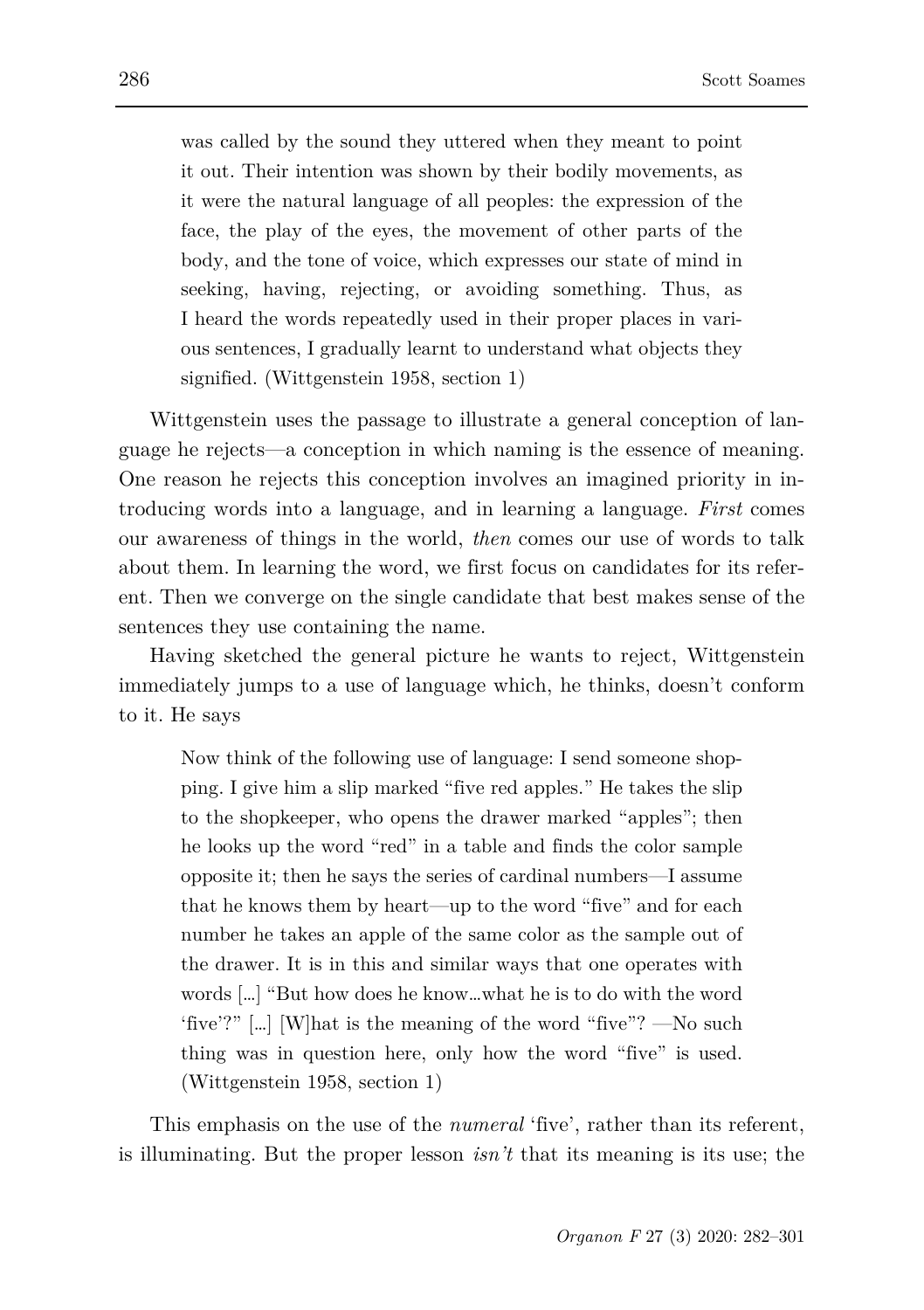meaning of the word 'five', which is also its referent, is the *property being five*, which, being true of Wittgenstein's apples, isn't a use of anything. The lesson is that our use of the numeral in counting makes us aware of the property, which becomes cognitively associated with the numeral. *First the use*, *leading to awareness of something to be named; not first the awareness of number*, *and then the decision to name it*.

Counting, emphasized in the passage, establishes an epistemic foothold on a vast domain that none of us will ever actually count. Most of us know how to count to a trillion. But some of us don't know a verbal numeral for the number that comes after *nine hundred ninety nine trillion*, *nine hundred and ninety nine billion*, *nine hundred and ninety nine million*, *nine hundred and ninety thousand*, *nine hundred and ninety nine*. Still, most people have mastered the system of Arabic numerals, in which each natural number has a name, even though no one will ever use them all. These names are rigid designators the referents of which are fixed by descriptions that are implicitly mastered by those who understand them.

They can each be taken as designating a distinct cardinality property, as long as we don't run out of multiples to bear those properties. This might seem problematic, since it is likely that there are only finitely many electrons in the universe, and so only finitely many multiples of concrete things. But this needn't be problematic because we aren't restricted to counting concrete things. We can also count multiples which include plural properties among them, including numbers we have already encountered. This ensures that there is no end to larger and larger multiples, and so no end to our cardinality properties.

This picture gives us a way to explain our knowledge of numbers. Consider the child inferring from her perceptual knowledge that the number of fingers I am holding up is 3. At first, she does this by counting—saying the first three positive numerals—pairing them off with the fingers I am holding up. In time, counting won't always be necessary, because she will recognize at a glance when she is perceiving trios of familiar types. At that point she has the concept, *being a trio of things* (of some type), which is the plural property that is the number 3. She learns a few other small numbers initially by counting, but eventually by perceptual recognition, and forming perceptual beliefs. She can perceptually recognize instances of these numbers, even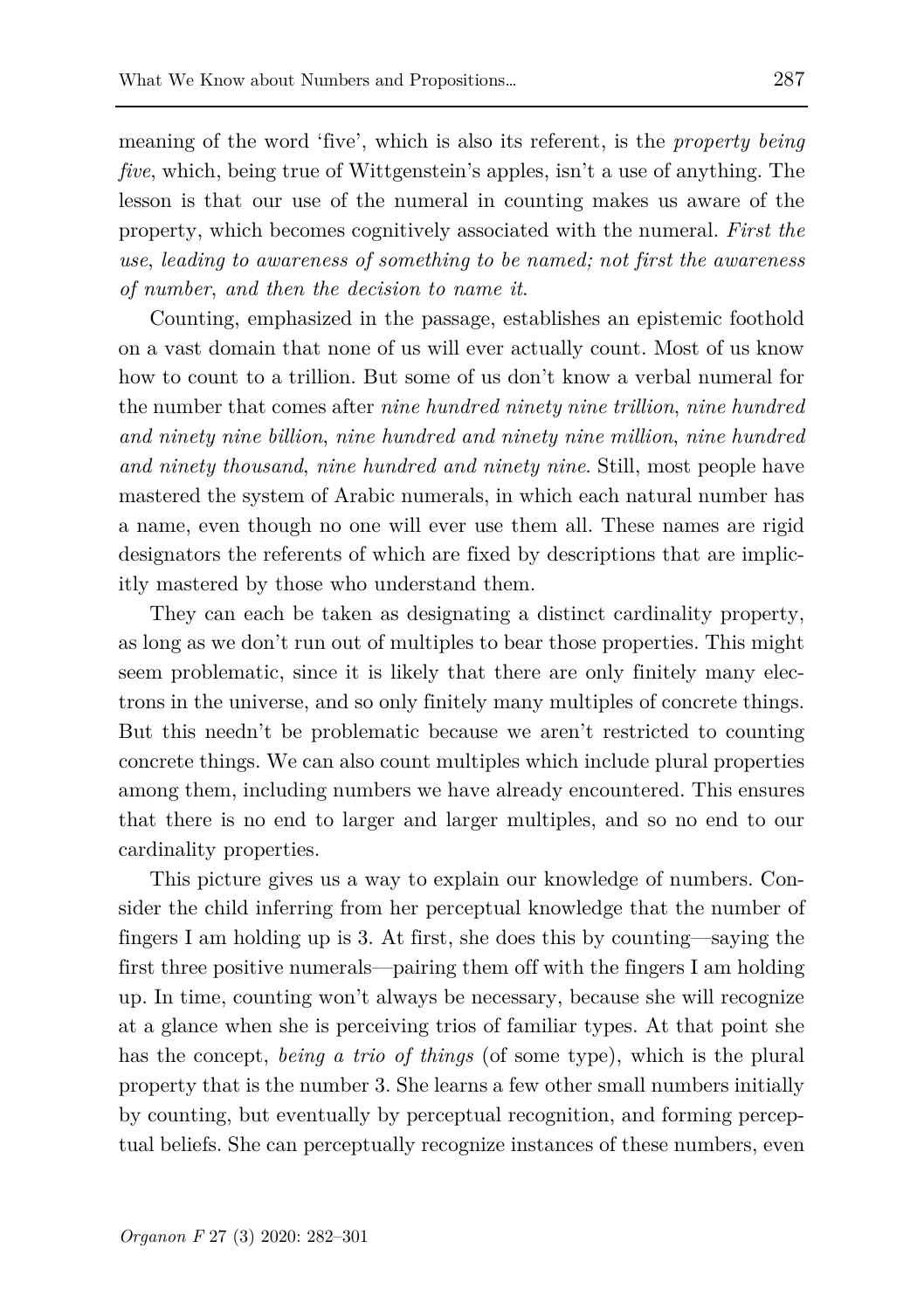though counting will remain her fallback when in doubt, or when the multiples increase in size. In this way, much of our knowledge of natural numbers is knowledge of plural properties grounded initially in perception, in cognitive recognition of things being of various types, and in cognitive action—counting the items falling under a given concept by reciting the relevant numerals while focusing one's attention on different individuals of the given type.

One doesn't *first* learn what numbers are, and *then* use them to count. One first learns to articulate numerals while pairing them with sequences of things. One begins to recognize and refer to numbers when one has mastered this practice and integrated it into one's cognitive life. In saying, "The number of blue books on the table is four, but the number of red ones is only three," one uses the numerals to attribute cardinality properties of multiples. The properties one attributes are numbers, which exist independently of us and of our language, but which we come to cognize only in virtue of the linguistic, and other symbolic, routines we have mastered.

Now for some refinements. I take the word 'three' to be analogous to the word 'blue'. Both can perform three grammatical functions: First, they can be used to designate properties of which other properties are predicated, as in and *Blue is the color of a cloudless sky at noon* and *Three is the number of singers in the group.* Second, they can be used to form predicates, as in *The sky is blue* and *We are three*, said by Peter, Paul, and Mary in answer to the question *How many are you?* Third, they can modify predicates, as in *There is a blue shirt in the closet* and *There are three singers on stage*. The numeral 'three' designates a plural property that applies to Peter, Paul, and Mary without applying to any one of them; the compound property *being three singers on the stage* applies to some individuals who are (collectively) three iff each is a singer on the stage.[3](#page-6-0)

In a formal language, these distinct uses of the word 'three' might be regimented into uses of different words, but that needn't concern us here. The idea that properties, which we predicate not only of individuals but

<span id="page-6-0"></span><sup>3</sup> To say that there are at least 3 singers on the stage is to say that some individuals who are three in number are each on the stage. To say that there are exactly 3 singers on the stage is to say that some individuals who are 3 in number are each singers on the stage, but no singers on the stage are collectively greater than 3.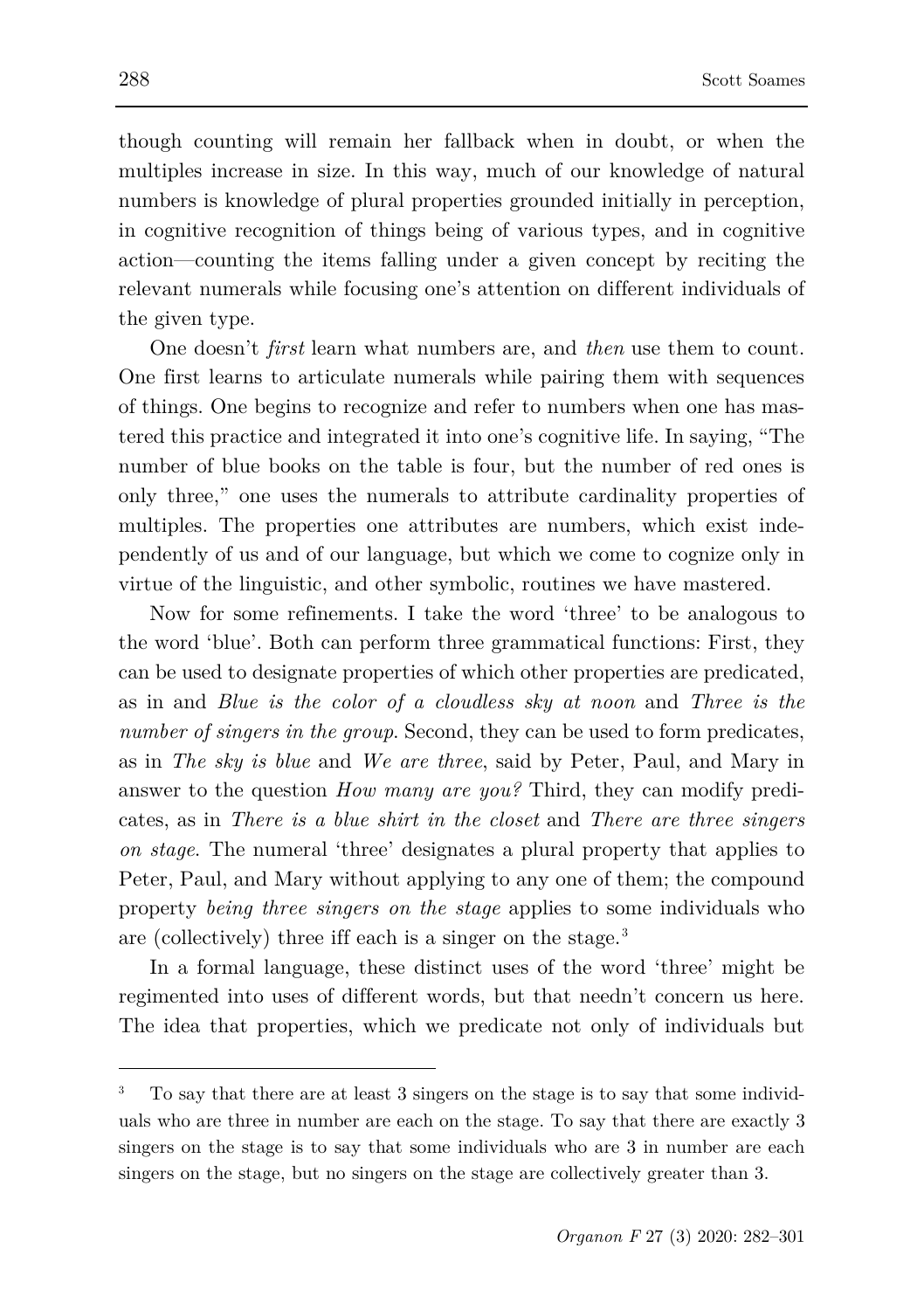also of properties opens the door to paradox, unless restrictions are adopted. But the danger is general, and not, I think, specific to plural cardinality properties. There is, of course, no property that is true of any property p iff p isn't true of itself. But there is no need for one. I.e., there is no need for every meaningful predicate, including "*is a property that is true of each property that is untrue of itself and of no others*," to express a property. When it comes to the plural cardinality properties needed as natural numbers, no property, except the degenerate case of the number 1, is true of itself, because no natural number other than 1 is true of any single thing. There are, of course, plural cardinality properties that are true of some Fs *of which they are not one* as well, we may suppose, as plural cardinality properties that are true of some F's *of which they are one*. But this is also unparadoxical. Indeed, it would seem that all plural cardinality properties greater than or equal to 2 fall in both classes. Thus, it should be possible to explain our knowledge of arithmetic by taking natural numbers to be plural cardinality properties without paradox. Of course, no derivation, from logic itself, is contemplated.

What about a version of Frege's worry in section 46 of the *Foundations of Arithmetic*? While looking at Peter, Paul, and Mary standing on the stage next to The Beatles, I may say, equally, the number of singing groups on the stage is 2 or the number of singers on the stage is 7. Indeed, I see 7 singers and I see 2 singing groups. I am *not* saying that any things I see are both 2 and 7 in number. One might think this if one thought that the 7 singers were identical with the two groups, but they aren't. Although the 7 singers *constitute* the 2 singing groups there is no genuine identity here. For one thing, the singers were all much older than the groups, while the groups weren't much older than the groups; indeed neither group was much older than the other. Whenever we count, the items counted must already be individuated. The number 3 is the plural property applying to all and only those individuals x, y, and z none of which is identical with any other. In saying this, we presuppose the individuation we need when stipulating that the values of the variables. Nothing more is needed to predicate the plural property. Given this, we can accommodate Frege's observation in section 46.

So far I have talked only about early stages of our knowledge of natural numbers, some of which is perceptual belief that qualifies as knowledge. If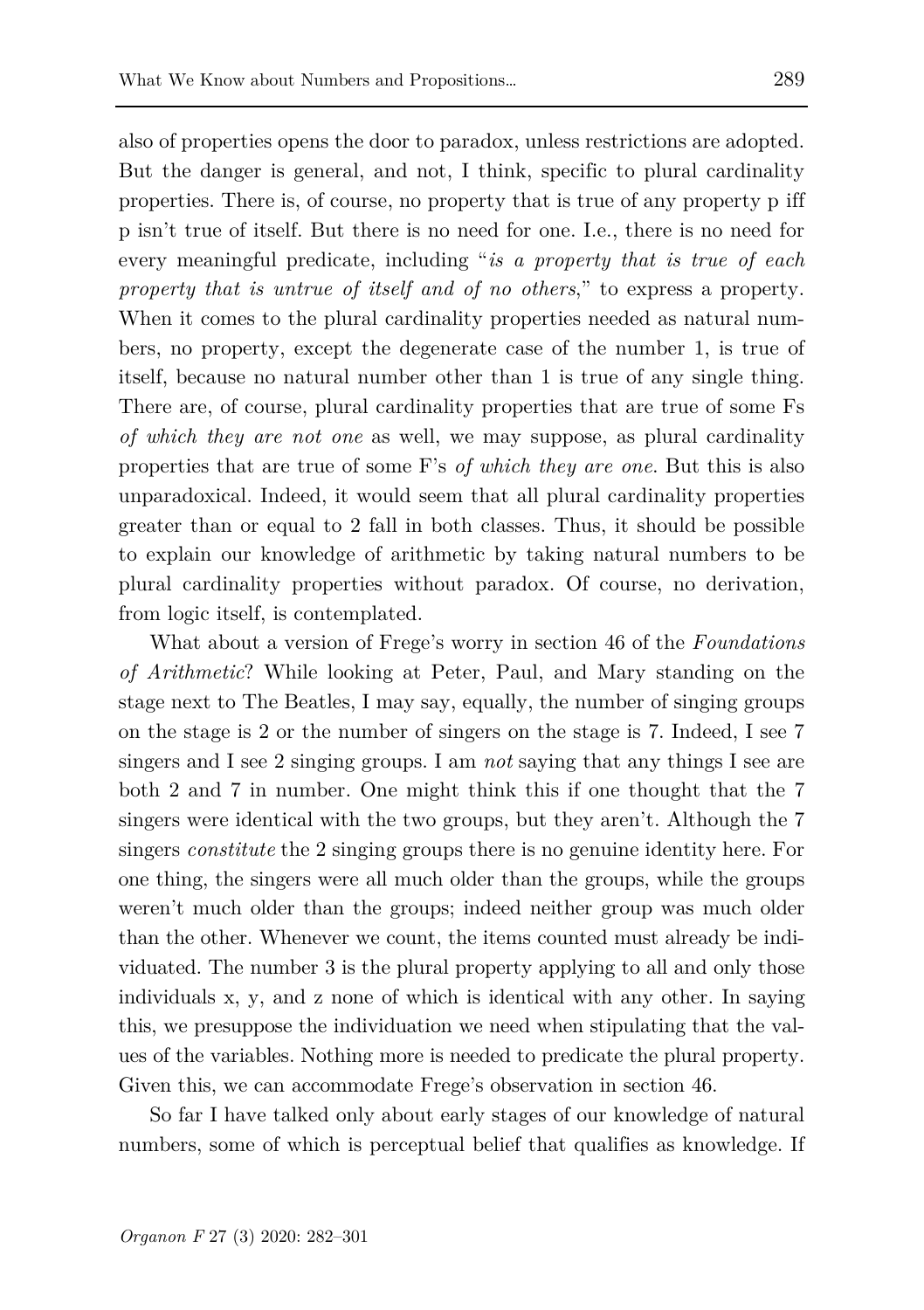one's knowledge that x and y are fingers is perceptual, and one's knowledge that x isn't y is too, then one's knowledge that x and y are two things is also perceptual. If the fingers had been painted *blue* one could truly say, not only that *one sees that those fingers are blue*, but also that *one sees that they are two in number*. If two people are standing at a distance from someone holding up two blue fingers, one person, who has trouble making out what is displayed, might ask *Do you see the color of those fingers*? or *Do you see the number of those fingers*? The one with better vision might reply, *Yes*, *I see their color; they are blue* or *Yes*, *I see the number of those fingers; they are two*. So, there is a more or less ordinary sense of 'see' in which we can truly say that some color properties and some natural numbers, i.e. plural cardinality properties, can be seen. Don't wring your hands over this. If philosophy is worth doing, it should sometimes provide surprising, even shocking, knowledge. Here, it is knowledge about some of our knowledge of numbers.

Systematic arithmetical knowledge—e.g. of axioms and logical consequences of Peano Arithmetic—is more complicated. It isn't all *logical* knowledge of the sort Frege imagined. If natural numbers are *cardinality properties*, logic *alone* can't guarantee that there are any individuals, multiples, or distinct cardinality properties of multiples, let alone infinitely many. But we can use logic plus *updated versions of Frege's definitions* involving plural properties rather than sets to extend our knowledge of natural numbers. The definition of *successor* says that the plural property *N is the successor of the plural property M iff some Fs*, *of which a given object o is one*, *are N in number*, *while the Fs*, *excluding o*, *are M in number*. Given definitions of *zero* and *successor* we can define *natural numbers* as *plural properties of which every property true of zero and of the successor of anything it is true of*, *is true*. [4](#page-8-0)

From this plus our initial perceptually-based knowledge, we can derive arithmetical truths. We can come to know that zero isn't the successor of anything by observing that if it were, some property true of nothing would be true of something. We learn that no natural number M has two successors by observing that otherwise there would be plural properties N1 and N2 such that the N1s *can't* be exhaustively paired off with the N2s, even

<span id="page-8-0"></span>See pp. 435–36 of Boolos (1984) for further discussion.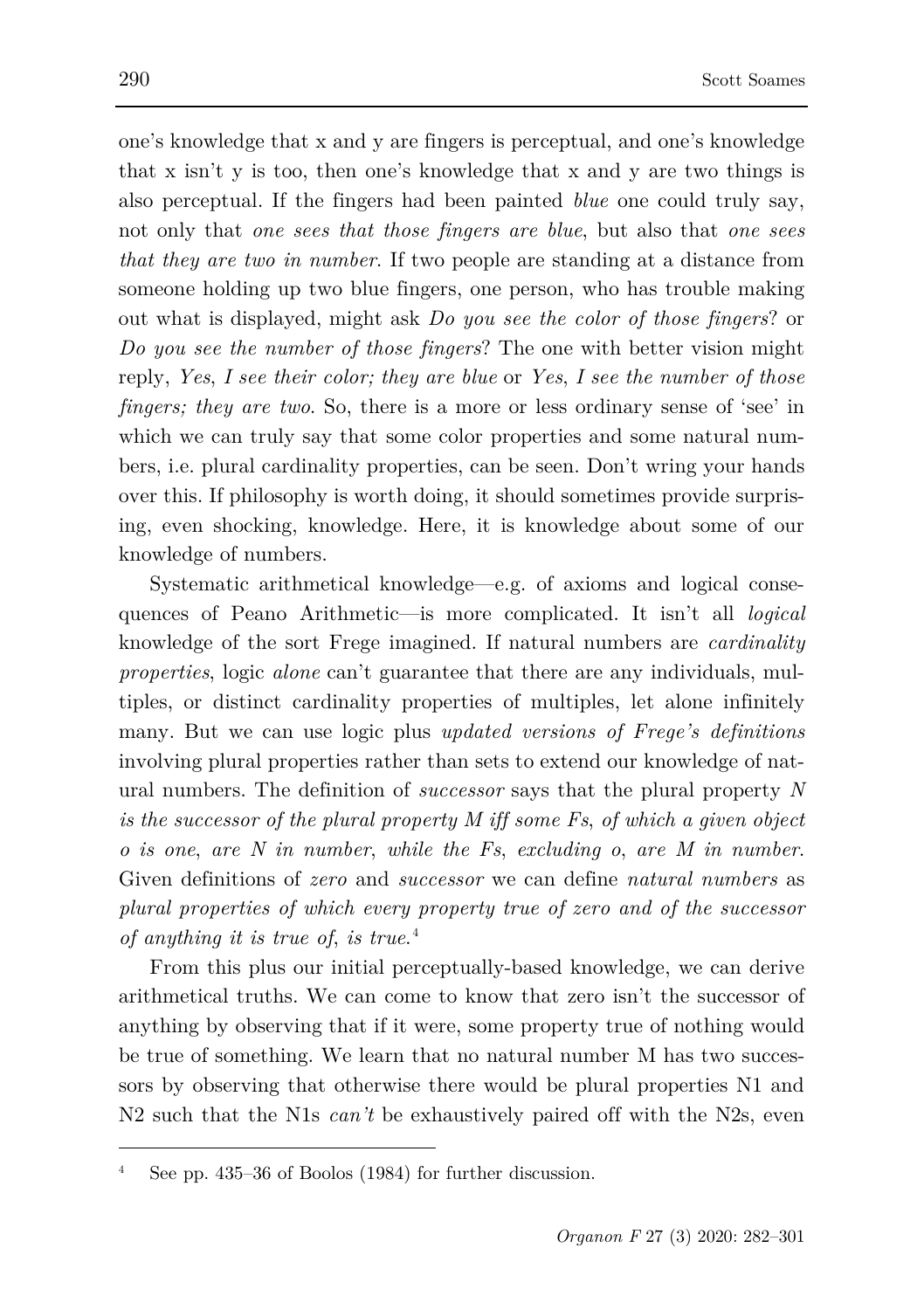though there are objects  $o_{N1}$  and  $o_{N2}$  such that the *N1s excluding*  $o_{N1}$  and the *N2s excluding*  $o_{N2}$  are both M in number, and so can be paired off. Knowledge of the companion axiom, *that different natural numbers N1 and N2 can't have the same successor*, is explained in the same way. The axiom that every natural number has a successor is seen to be true when we realize that the plural cardinality properties we arrive at by counting can themselves be included in later multiples we count. This ensures we can always add one to any Fs of which a plural cardinality property M we have already reached is true. In this way, plural cardinality properties can help us explain not only our earliest knowledge of natural numbers, but also how systematic knowledge of elementary number theory can be acquired.

There are, of course, other ways of expanding the meager knowledge of arithmetic acquired in kindergarten. Most of us learned addition, subtraction, multiplication, and division without being exposed to Peano's axioms. The efficient, user-friendly routines we mastered are compatible with the perspective advocated here.

Is this perspective really correct? At least it is more promising than settheoretic accounts of natural numbers. Paul Benacerraf's original problem alerted us the fact that any reduction purporting to tell us what natural numbers really are—as opposed to what, for some purpose, it is convenient to take them to be—must provide a good reason for selecting one set theoretic-reduction from among the many different ways of identifying natural numbers with sets (Benacerraf 1965). Although each identifies individual numbers with sets that differ from those provided by other reductions, the different reductive systems do an equally good job of preserving all arithmetical truths. So, if that were the only criterion for justifying a reduction, we would have no reason for thinking that any of those reductions is uniquely correct. We might even have reason for doubting that *any* is correct. Surely, one may think, if the number three is *identical* with some set, there should be a reason it is one in particular, rather than any others. But, Benacerraf plausibly suggests, no set-theoretic reduction provides such a reason.

If one believes, as I do, that there really are natural numbers, which all of us know about, then we should look for the best explanation of our knowledge. I suspect that Benacerraf was right in suggesting that settheoretical reductions won't provide it. We do, of course, have knowledge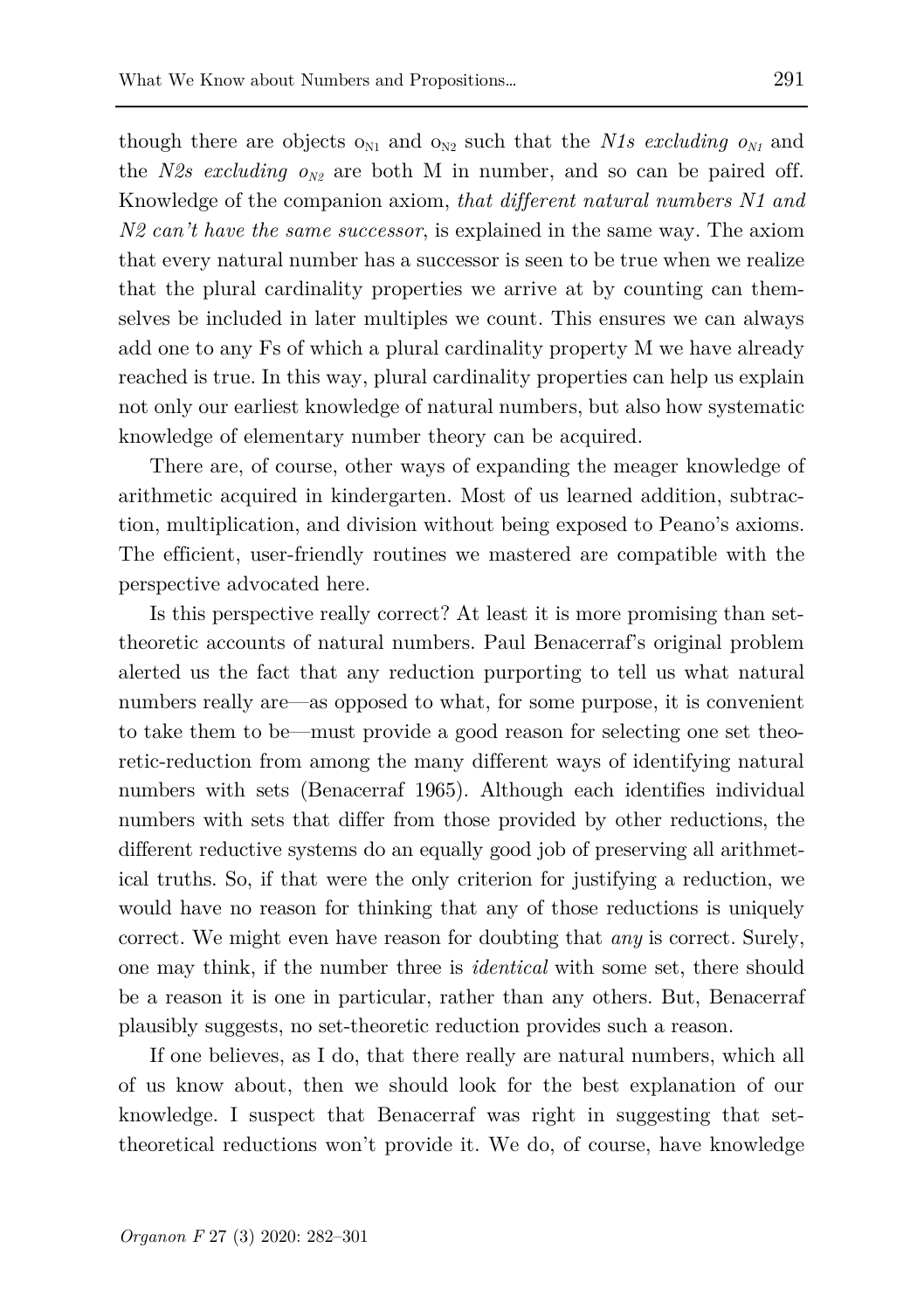of sets. But it doesn't, I think, come directly from anything as immediate as counting and perception. Rather, I suspect, it arises from activities in which teams, committees, and groups of coordinated individuals collectively succeed in doing things than no individual does—like winning a football game or carrying piano too heavy for any one of them. After we have admitted these, I suspect we come to recognize collections of things that are noticeably similar in some way, even though they may not do anything. Later, it occurs to us that we have no reason to exclude arbitrary collections of things. At this point the axioms of set theory can be considered and accepted.

Even then it is hard to take seriously the idea that natural numbers are sets—partly for Benacerraf's reasons, but also because by the time children and young adults have reached the level required to appreciate set-theoretic abstraction, the natural numbers have already been cemented in their minds as plural properties. It is tempting to put it this way: just as the color blue is naturally understood to be the property commonly possessed by this, that, and the other individual blue thing, so the number three is naturally understood as the property commonly possessed by this, that, and the other trio, each of which is three in number. But one must be careful. This way of expressing the idea can be misleading. It makes it sound as if pairs, trios, and multiples in general were a kind of thing. They aren't—at least in the sense that plural cardinality properties are true of pairs, trios, and multiples in general. When we say that Peter, Paul, and Mary are three, *nothing of any kind is said to be three*. *Being three* is a property that is never correctly predicated of anything. It is a property correctly predicated of some *things*—e.g. Peter, Paul, and Mary—without being predicated of them individually. Of course natural numbers are not all the numbers there are. What about all the others? Many at least seem to be constructions out of natural numbers. The questions, *What sort of constructions?* and *How are they known?* might be vitally important. But at least we have a start.

## **1. Propositions**

I now turn to propositions, the dominant conception of which identifies them with sets of possible world-states at which sentences are true. What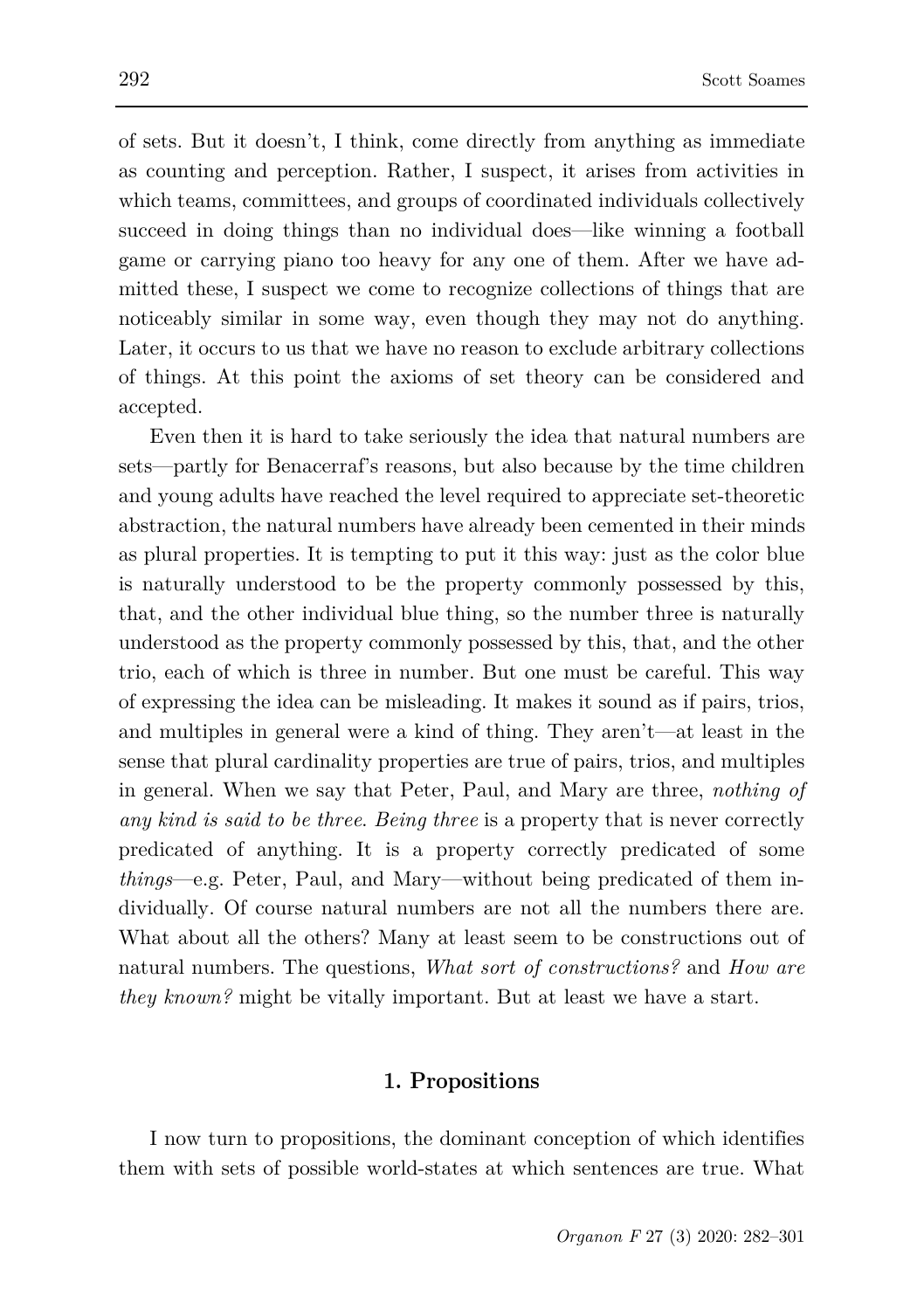is it for a *sentence S* to be true at w? Well, what is it for me to be a Slovak at w? It is for w be a state, which, if the world were in it, I would be a Slovak. So, one might think, for S to be true at w is for w to be a state, which if the world were in it, *S would be true*. But that won't do, because the truth value of S *at world-states at which S means nothing*, *or something other than what it actually means*, *is irrelevant to its actual truth conditions*. What we ought to say when doing semantics is that for S to be true at w is for w to be a state which, if the world were in it, *the proposition we actually use S to express would be true*. But saying that requires knowing about propositions, their relationship to sentences, and what it is for *them* to be true at world-states, *before* we give the truth-conditions of *sentences* at world-states.

One could simply *stipulate* that propositions are sets of world-states, and that for one to be true at w is for w to be a member of it. But that creates more problems than it solves. First, it entails that necessarily equivalent propositions are identical, which misrepresents propositional attitudes. Second, it denies the plausible idea that propositions have truth values *because* they represent things as being certain ways—e.g. red or round and so are true when the things are red or round. By contrast, the question *What does the set of worlds*  $w_1...w_n$  *represent?* is nonsensical. It doesn't represent anything. Third, the identification of propositions with sets of world-states provides no explanation of what it is to entertain propositions, to believe them, or to describe others as believing them. Fourth, it inverts conceptual priorities. Instead of using propositions to define world-states, it treats world-states as unexplained primitives and uses them to define propositions. Finally, it misrepresents ordinary cognitions of all cognitive agents, no matter how primitive, as being about world-states, rather than about what we, and they, see, hear, taste, touch, and cognitively interact with in simple ways. Thus, what passes for knowledge of propositions, on the dominant conception, isn't knowledge. At best sets of world-states can, for some limited purposes, model propositions. But they aren't the real things.

Nor are what Frege and Russell called 'propositions' (see chapter 2 of Soames 2010). For Russell, propositions were mysteriously "unified" combinations of objects, properties, and propositional functions that are said to be true iff the properties are true of the relevant objects, or propositional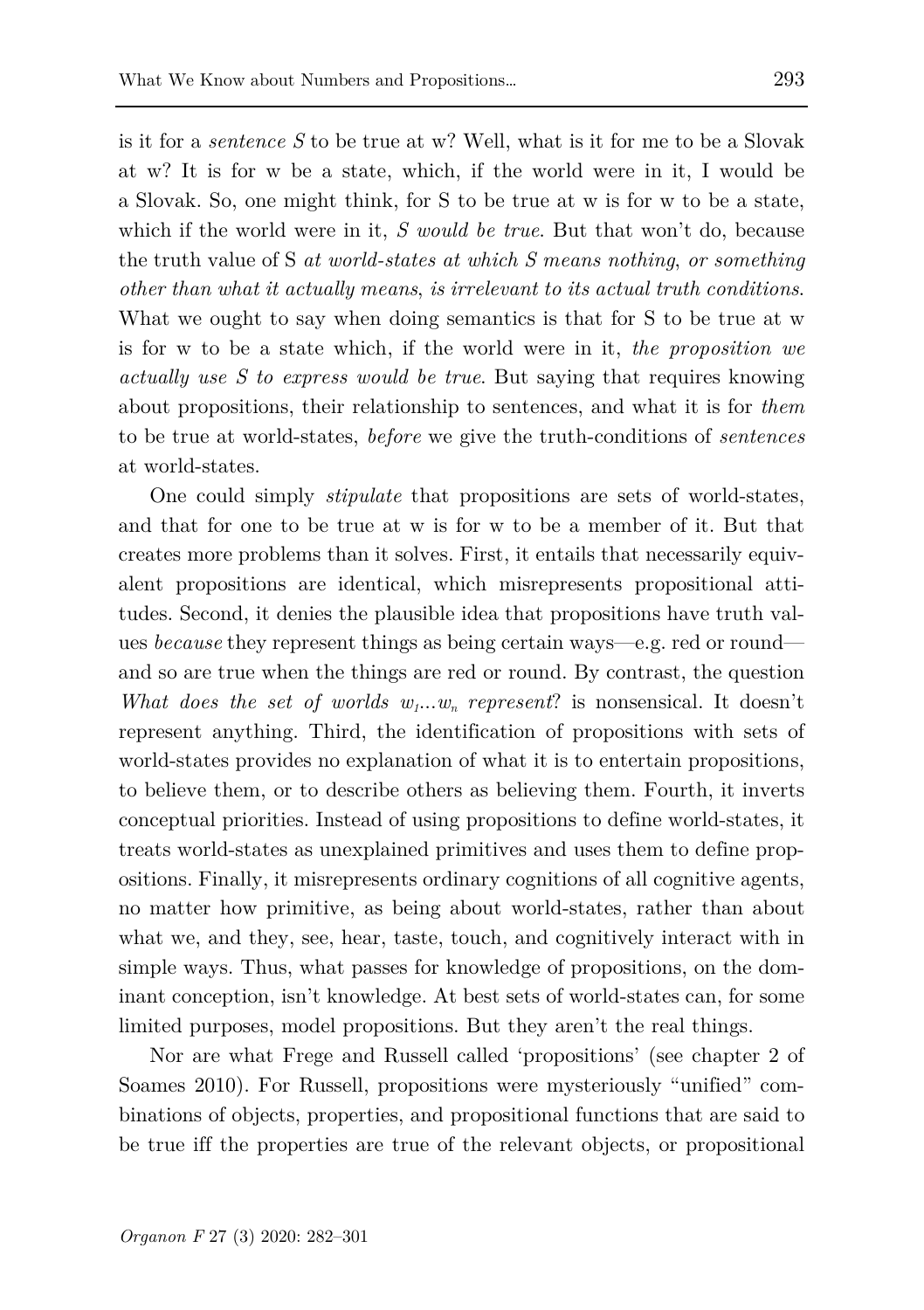functions. For Frege, they are mysteriously "unified" combinations of "complete" or "incomplete" senses said to be true iff the concepts presented by incomplete senses are true of (lower-level) incomplete senses, or (at the lowest level) of objects. Though each account suffers from its own difficulties, they share a crippling problem. No set, sequence, or formal structure, of, in Russell's case, objects and properties, or, in Frege's case, complete or incomplete senses, represents, on its own, anything as being any way. Not being representational, Frege-Russell propositions can't be the source of intentionality. Nor do they have truth conditions in virtue of any natural relation they bear to us. Theorists who use them treat them as models, which they *interpret* as being true in specified conditions. Unlike these models, of which ordinary agents know nothing, real propositions *are* the interpretations agents assign to utterances (Soames 2010, chapter 5).

This leads to a second defect. Traditional conceptions of propositions don't tell us what it is to entertain or believe them, or how agents acquire knowledge of them. This is crucial because propositions impose conditions on minds that entertain them that are more fine-grained than the truth conditions they impose on the world. To miss this is to miss their *epistemic essence*. Traditional conceptions of propositions also miss the *semantic essence* of sentences that express them. Just as proponents of traditional conceptions fail to explain what they call *grasping a proposition* amounts to, so they fail to explain what it means for sentences to semantically *express* propositions (Soames 2016).

Finally, no traditional conception of propositions fully accommodates their hyper-intensionality. While the deficiencies of the possible-worlds conception are legendary, the puzzles posed for Russellian and Fregean propositions by current analyses of names, natural kind terms, indexicals, and pronouns functioning as variables are well-known. Despite decades of effort, only limited progress has been made on the classic puzzles of Frege, Mates, Kripke, Perry, and Church (Frege [1893] 1952; Mates 1952; Kripke [1979] 1988; Perry 1977, [1979] 1988; Church [1954] 1988). Although linguistic science has made great progress in the last 70 years, the semantics and pragmatics of hyperintensional constructions aren't among its triumphs. They aren't because we lack a clear and widely accepted idea of what propositions are. Our empirical shortcomings with hyperintensionality are due to our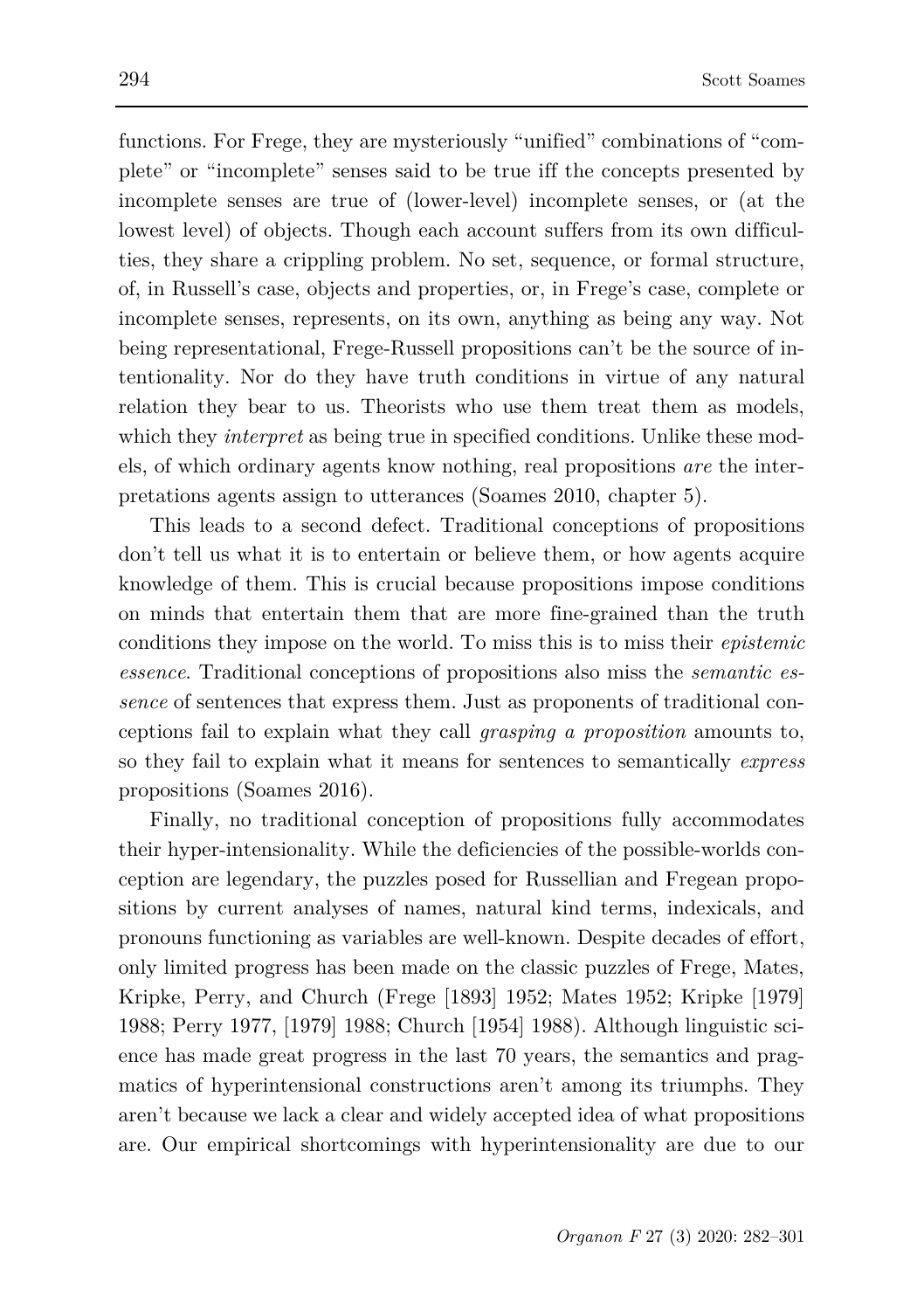metaphysical and epistemological cluelessness. To make empirical progress, we must attack foundational issues.

We start from the principle that agents are the source of intentionality. Agents represent things as being various ways when they perceive, visualize, imagine, or otherwise think of them as being those ways. Propositions are repeatable, purely representational cognitive act or operation types. When one perceives or thinks of B as hot, one predicates *being hot* of B, thereby representing it as hot. The act represents B as hot in a sense similar to the derivative senses in which acts can be irresponsible. Roughly, an act is irresponsible when to perform it is to neglect one's responsibilities. A similar derivative sense of *representing* allows us to assess cognitions. When to perceive or think of o as P is to represent o as it really is, we identify an entity, a particular cognition plus a property it has when it is accurate. The entity is a proposition, which is the repeatable mental act type of representing o as P. The property is truth, which the act has iff to perform it is to represent o as o, in fact, is.

Entertaining, i.e. performing, is the attitude on which other attitudes are conceptually based. To *judge* that B is hot is to perform the predication in an affirmative manner, forming or strengthening one's disposition to act, cognitively and behaviorally, toward B in ways conditioned by one's experience with hot things. To *believe* that B is hot is to be disposed to judge it to be. To *know* that B is hot is for B to be hot, to believe that it is, and to be safe in so believing. Since believing a proposition p doesn't require cognizing p, *any organism that can perceive or think of the objects and properties in terms of which p is defined can believe p*—whether or not it can predicate properties of p or think about p at all. Knowing things about propositions involves distinguishing one's cognitive acts from one another. Self-conscious agents who can do this can ascribe attitudes to themselves and others, and predicate properties of propositions. Focusing on their own cognitions, they identify distinct propositions as different thoughts, which leads them to conceive of truth as a form of accuracy. How a proposition represents things is read off the acts with which it is identified, from which we derive its truth conditions. P is true at world-state w iff were w actual, things would be as p represents them—where what p represents is what any conceivable agent who entertains p would represent. Since this doesn't vary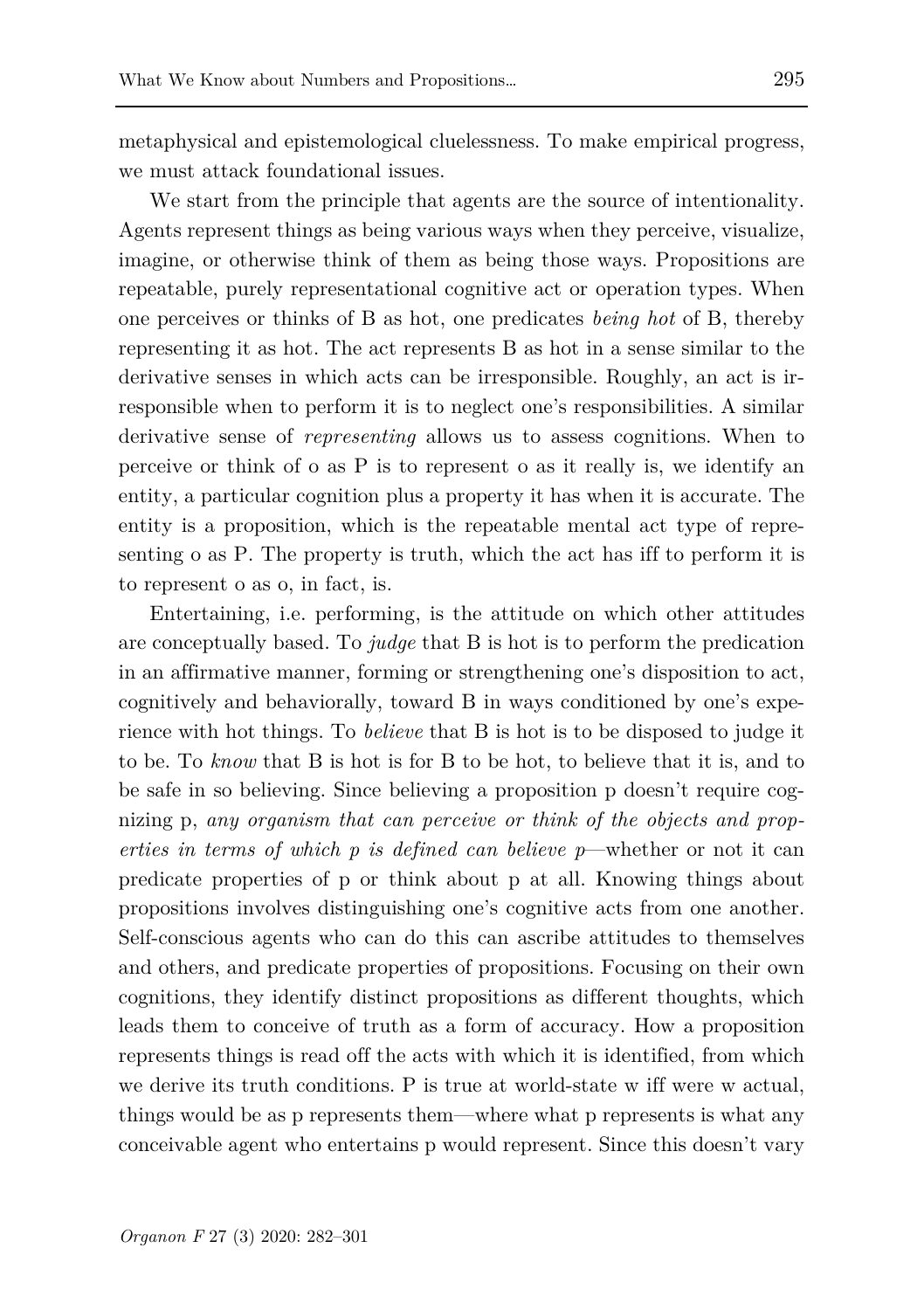from world-state to world-state, p's truth conditions are essential to it. No one has to entertain p for p to be true (see chapter 2 of Soames 2015).

This view explains how an organism without the ability to think about propositions can know or believe them. It also explains how sophisticated agents acquire the concept *proposition*, and come to know things about them by monitoring their own cognitions. It even gives the beginning of an account of what it is for a proposition p to be the meaning of a sentence S, as well as what it is for speakers to at least minimally understand S. Roughly, it is for speakers to use S to perform p. Learning a language involves learning how to use its sentences to perform the same propositions that others do. One who is competent with the sentence 'Kripke is human' uses the name to refer to the man, the noun to refer to humanity, and the phrase 'is human' to predicate the property of the man—thereby performing the proposition that is the semantic content of the sentence. That's not the only proposition one thereby entertains. *Using the sentence to predicate humanity of Kripke* is itself a purely representational act, and so counts as a proposition  $p^*$ . Since to perform  $p^*$  is to perform p, but not conversely (just as to drive to work is to travel to work, but not conversely) the two propositions are cognitively distinct, despite representing the same thing in the same way.

The reality of *representationally identical but cognitively distinct propositions* resolves many worries about hyperintensionality (Soames 2015, 39– 45 and chapters 3–5). Consider uses of the 'Hesperus' and 'Phosphorus', which are unusual among names in imposing rich conditions on what it takes to understand them. Those who use them are expected to know that uses 'Hesperus' presuppose that it stands for something visible in the evening, while uses of 'Phosphorus' presuppose that it stands for something visible in the morning. To mix this up is to misunderstand them.

Suppose A utters "Hesperus is Phosphorus," addressing B, when both are presupposed to understand the names. A's utterance simultaneously asserts 2 *representationally identical propositions*, one which merely predicates identity of Venus and Venus, placing no restrictions on how the predication targets are cognized, the other which is entertained only by those who identify Venus using the two names. The former proposition, which is the semantic content of the sentence uttered, is necessary and knowable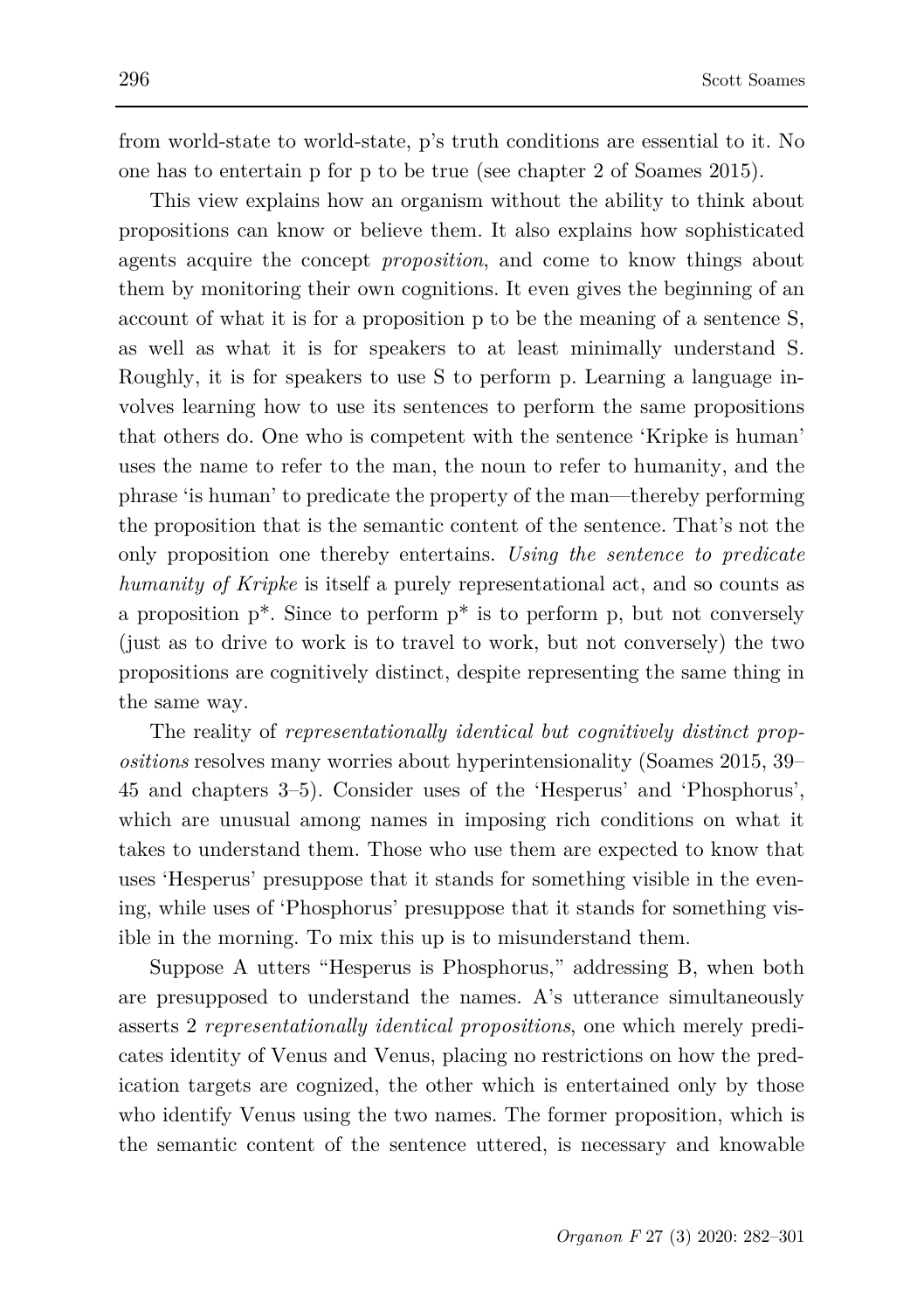apriori. The latter proposition is necessary but knowable only aposteriori (since knowing it to be true requires knowing the names to be coreferential). Although both propositions represent Venus as being Venus (and only that) the hearer B can draw further conclusions from A's utterance. Knowing that A presupposes that both of them understand the names, B knows that A realizes he will be taken to be committed to the claim that *the object Hesperus*, *visible in the evening sky*, *is identical with the object Phosphorus*, *visible in the morning sky*. Since A anticipates this, B correctly concludes that A *asserts* the descriptively enriched proposition, along with the uninformative, bare proposition.

The fact that the descriptively enriched proposition is contingent doesn't prevent A from correctly saying "Necessarily Hesperus is Phosphorus." The proposition embedded under the modal operator *isn't* descriptively enriched, because taking the names to designate referents *actually* seen at certain times (which is what understanding the names insures) provides no information about when the referents are seen at *possible world-states*. This explains why uses of names often contribute descriptive assertive content to clauses under 'assert', 'believe' or other attitude verbs, without making such contributions under modal operators (Soames 2015, 84–88).

Next consider natural kind terms. 'Water' and 'heat' are directly referential designators of kinds—one involving hydrogen and oxygen, one involving the motion of molecules. In each case, a kind K is the semantic content that a term G contributes to propositions semantically expressed by sentences containing G. Given this plus the idea that the semantic content of G is G's meaning, one is tempted to think (i) that K is the meaning of G, (ii) that knowing this is knowing *what G means*, and (iii) that since knowing *what G means* is the same as understanding G, understanding G is knowing that it means K. This conclusion is false (Soames 2015, 88–89).

Understanding requires more than minimal competence with the term, which is simply the ability to use it with its semantic content. To understand a term is to have the knowledge and recognitional ability to use it to communicate in ways widely presupposed in the linguistic community. This dynamic, illustrated by 'Hesperus' and 'Phosphorus', but rarely found with ordinary names, is nearly always present with natural kind terms. Understanding them—in the sense needed to use them to communicate in ways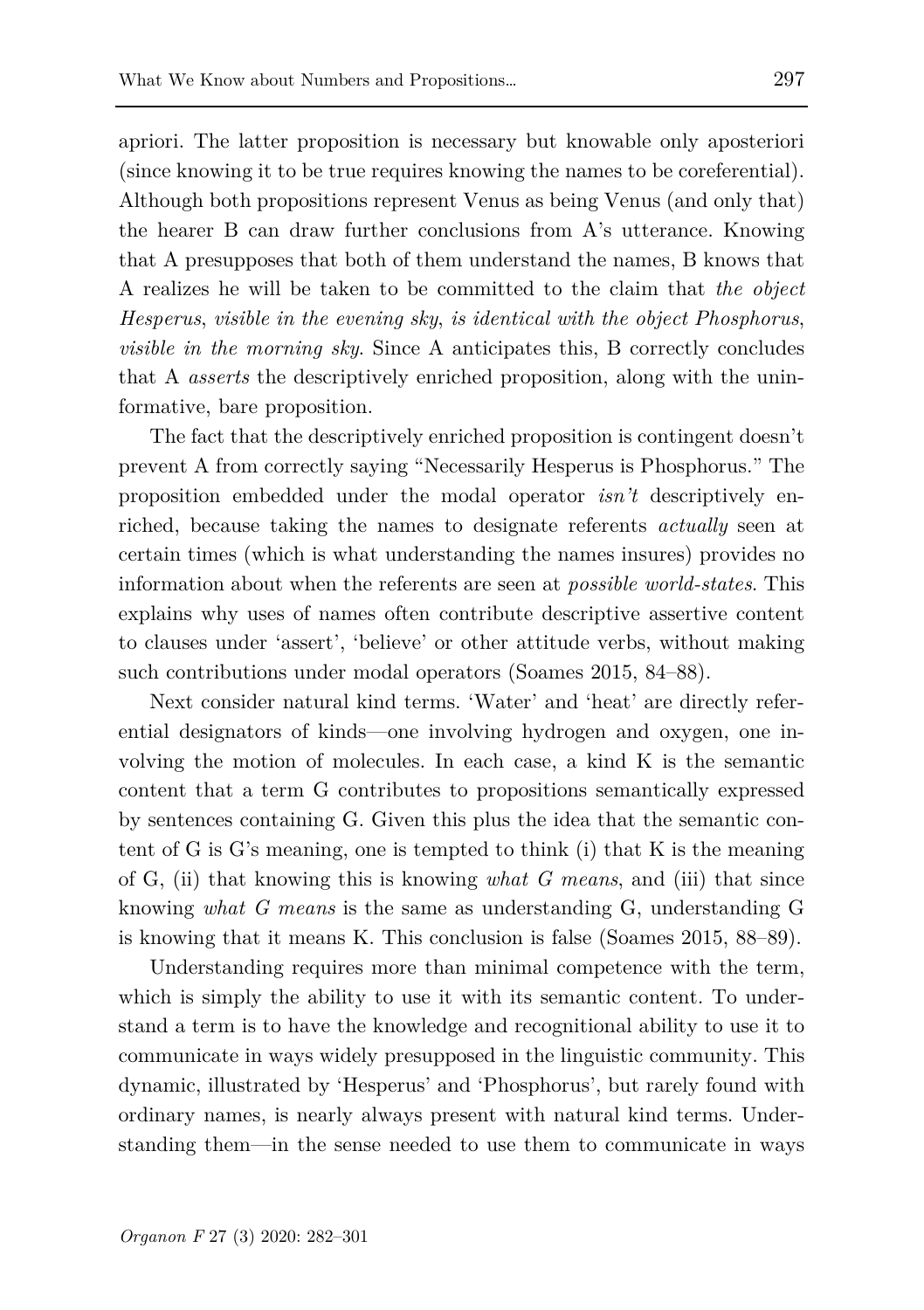widely presupposed by members of one's linguistic community—requires, in the case of 'water', knowing that users presuppose that it stands for something that can take the form of a colorless drinkable liquid that falls from the sky in rain and that is necessary for life. Similar observations apply to the terms 'heat', 'light', and 'red', the (full) understanding of which may sometimes require ability to recognize instances of the kinds.

*Understanding* in this sense is *not* a semantic notion in the sense of theories of semantic content. Our ordinary notions of *understanding an expression E* and *knowing what E means* track information commonly presupposed by most who use E. For a semantic theory that assigns a semantic content K to E to be correct, most minimally competent speakers must use E with that content, which must typically appear in the contents of speech acts performed using E. Widely shared presuppositions, which often carry extensive non-semantic content, distribute that content in the contents of speech acts involving the relevant expressions according to general pragmatic principles.

We can illustrate this with 'water' and 'H<sub>2</sub>O'. The proposition *that water is water* predicates identity of the kind water and itself, and so is knowable apriori. The proposition *that water is the substance molecules of which are made up of one hydrogen atom and two oxygen atoms* is both distinct from that proposition and non-trivial because it involves the content of a definite description. The proposition semantically expressed by the sentence 'Water is  $H_2O'$  depends on whether ' $H_2O'$  is a name or an abbreviated definite description. Suppose it is a Millian name the understanding of which requires associating it with some conventional information. Suppose further that common users—most of whom aren't educated in chemistry—must, to be counted as understanding it, know that it is widely taken to stand for some kind of chemical compound involving hydrogen and oxygen. (Nothing more detailed than that.) Then, the sentence *semantically* expresses the same trivially true proposition that 'Water is water' does. But the linguistically enhanced proposition that arises from it by requiring the first argument of identity to be cognitively identified via the term 'water' and the second to be identified via the term  $H_2O'$  is knowable only aposteriori. Those who believe this proposition, *understanding both* 'water' and 'H<sub>2</sub>O', realize that assertive utterances of 'Water is  $H_2O'$  will typically assert that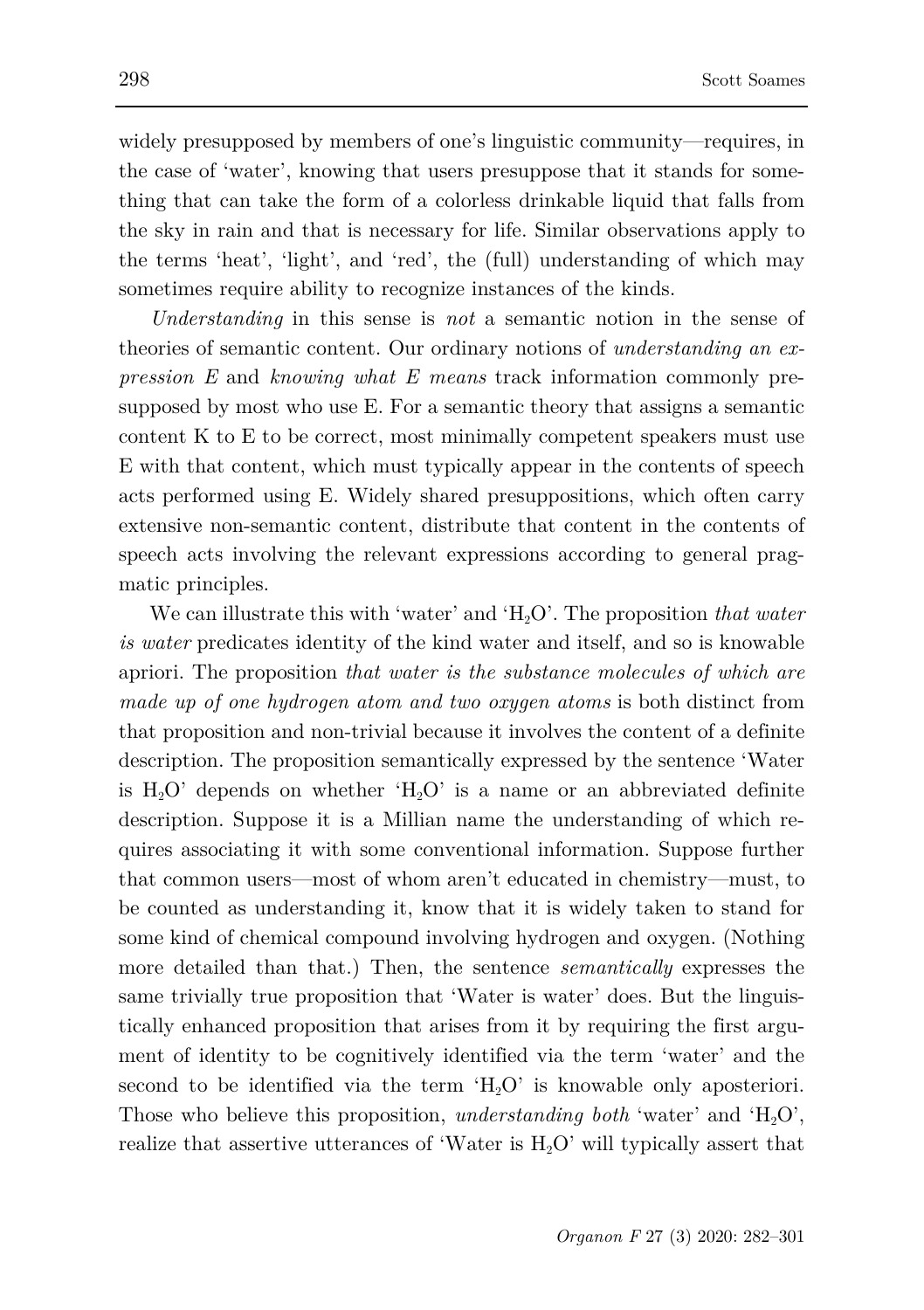the stuff, water, that comes in the form of a colorless, drinkable liquid that falls from the sky in rain is a chemical compound involving hydrogen and oxygen. Since speaker-hearers standardly presuppose that they understand the expressions, this informative proposition will normally be communicated and asserted, though, as we have seen, similarly rich descriptive enrichment will generally *not* occur under modal operators.

Here *understanding* the terms 'water' and 'H<sub>2</sub>O' requires having different collateral information about what they stand for, despite the fact that their representational contents (which they contribute to the semantic contents of sentences containing them) are identical. A similar contrast can be drawn when understanding one term requires *recognitional ability* not required by understanding a second term with the same representational content. Let 'R' be a Millian kind-term designating the same surface spectral reflectance property that the color term 'red' does. Suppose that fully understanding 'red' (in the sense of knowing what is typically presupposed when it is used) requires being able to visually identify red things, whereas no such ability is required to understand 'R'. Then, the sentence, "the property *being red* is the property *being R*" can be used in a context in which it is presupposed that the term 'red' is fully understood to assert a proposition which—when combined with propositions represented by one's visual experience—allows one to draw informative conclusions that couldn't be drawn from the proposition semantically expressed by the sentence, which is the uninformative proposition that *the property being red is the property being red* (Soames 2015, 92).

Finally consider the English attitude ascription *Juan has just learned that water is H2O* used to report a fact about a monolingual speaker of Spanish. Although the proposition semantically expressed by the ascription is, we many assume, false, the ascription can naturally be used to express a truth. This occurs when the semantic content of the ascription is enriched by requiring one who entertains the object of 'learn' to identify one argument of *identity* via the term 'water' *or some translation of it*, while identifying the other via 'H<sub>2</sub>O', *or some translation of it*—where a term  $T_2$  is a translation of  $T_1$  only if conditions for *understanding* the two are roughly the same. Under these conditions, a use of the sentence *Juan has just learned that that water is*  $H_2O$  asserts that he has only recently come to believe a certain informative proposition that makes no claims about words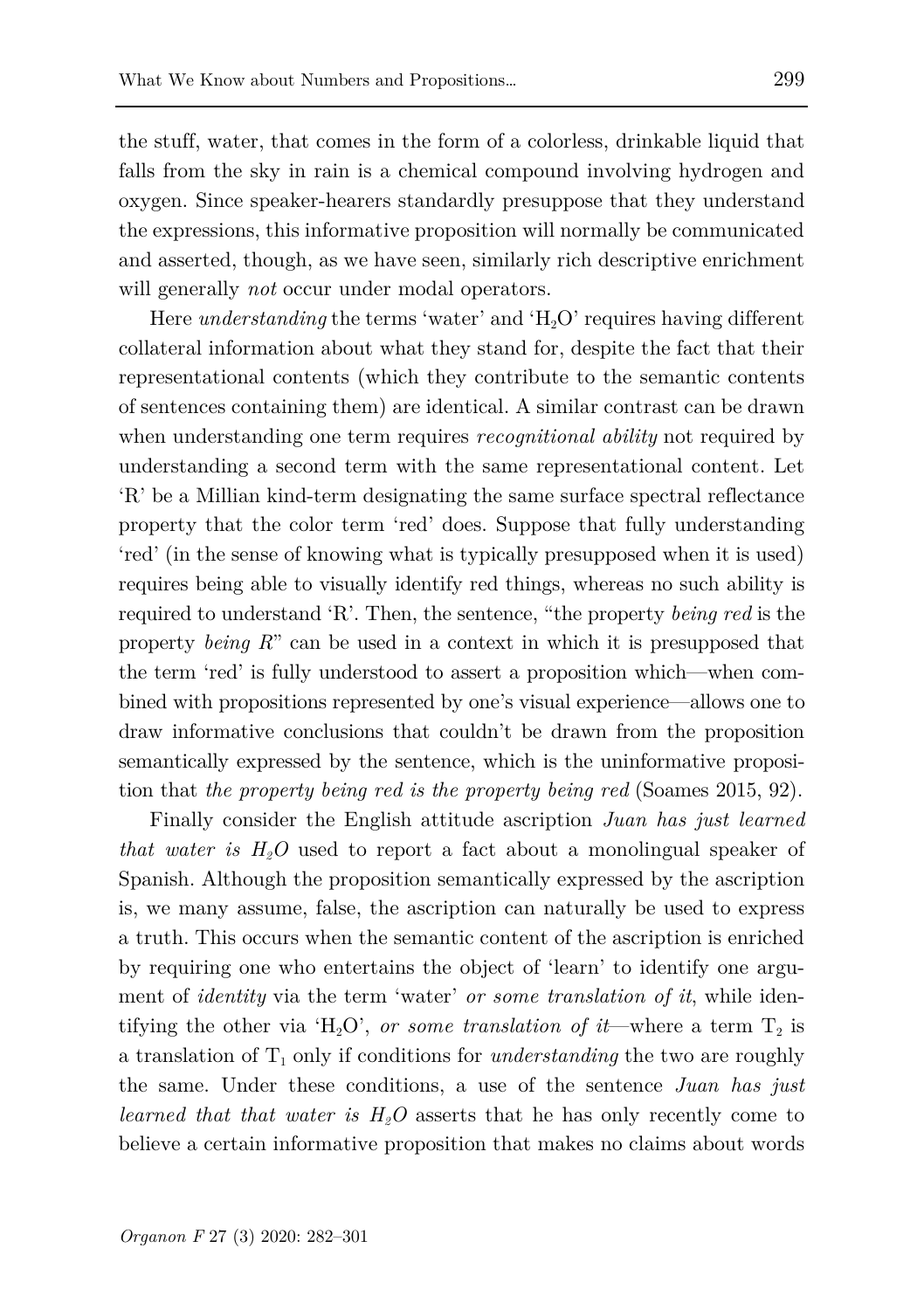or translations. *When*, *as is pretty standard*, he is presupposed (i) to understand the relevant terms, and (ii) to take the descriptive information required by such understanding to be true of their referents, the assertive utterance will result in the assertion of a proposition that characterizes Juan as only recently coming to know that *that a certain stuff that comes in the form of a colorless*, *drinkable liquid and falls from the sky in rain is a chemical compound involving hydrogen and oxygen*.

This is just a sample of how getting the metaphysics of propositions right can help us make empirical progress in accounting for the semantics and pragmatics of hyperintensionality. Other examples include Kripke's Puzzle about Belief (Soames 2015, 81–84), puzzles about all manner of indexicals (Soames 2015, chapter 3, pp. 93–95, 112–16), and perceptual versions of Frege's puzzle (Soames 2015, 97–105).

## **References**

- Benacerraf, Paul. 1965. "What Numbers Could Not Be." *The Philosophical Review* 74 (1): 47–73. <https://doi.org/10.2307/2183530>
- Boolos, George. 1984. "To Be Is to Be the Value of a Variable (of To Be Some Values of Some Variables)." *Journal of Philosophy* 81 (8): 430–49. <https://doi.org/10.2307/2026308>
- Church, Alonzo. 1954. "Intensional Isomorphism and Identity of Belief." *Philosophical Studies* 5: 65–73. [https://doi.org/10.1007/BF02221771.](https://doi.org/10.1007/BF02221771) Reprinted in (Salmon and Soames 1988).
- Church, Alonzo. 1988. "A Remark Concerning Quine's Paradox about Modality." In *Propositions and Attitudes*, edited by Nathan Salmon and Scott Soames. Oxford: Oxford University Press. Spanish version published in *Analysis Filosofico* 2, 1982.
- Frege, Gottlob. [1884] 1950. *The Foundations of Arithmetic*. Trans. John L. Austin. Oxford: Blackwell.
- Frege, Gottlob. [1893] 1952. "On Sense and Reference." In *Translations from the Philosophical Writings of Gottlob Frege*, 56–78. Trans. Peter Geach and Max Black. Oxford: Blackwell.
- Gomez-Torrente, Mario. 2019. *Roads to Reference*: Oxford: Oxford University Press. <https://doi.org/10.1093/oso/9780198846277.001.0001>
- Kripke, Saul. [1979] 1988. "A Puzzle About Belief." In *Meaning and Use*, edited by Avishai Margalit, 239–83. Dordrecht: D. Reidel. Reprinted in (Salmon and Soames 1988).